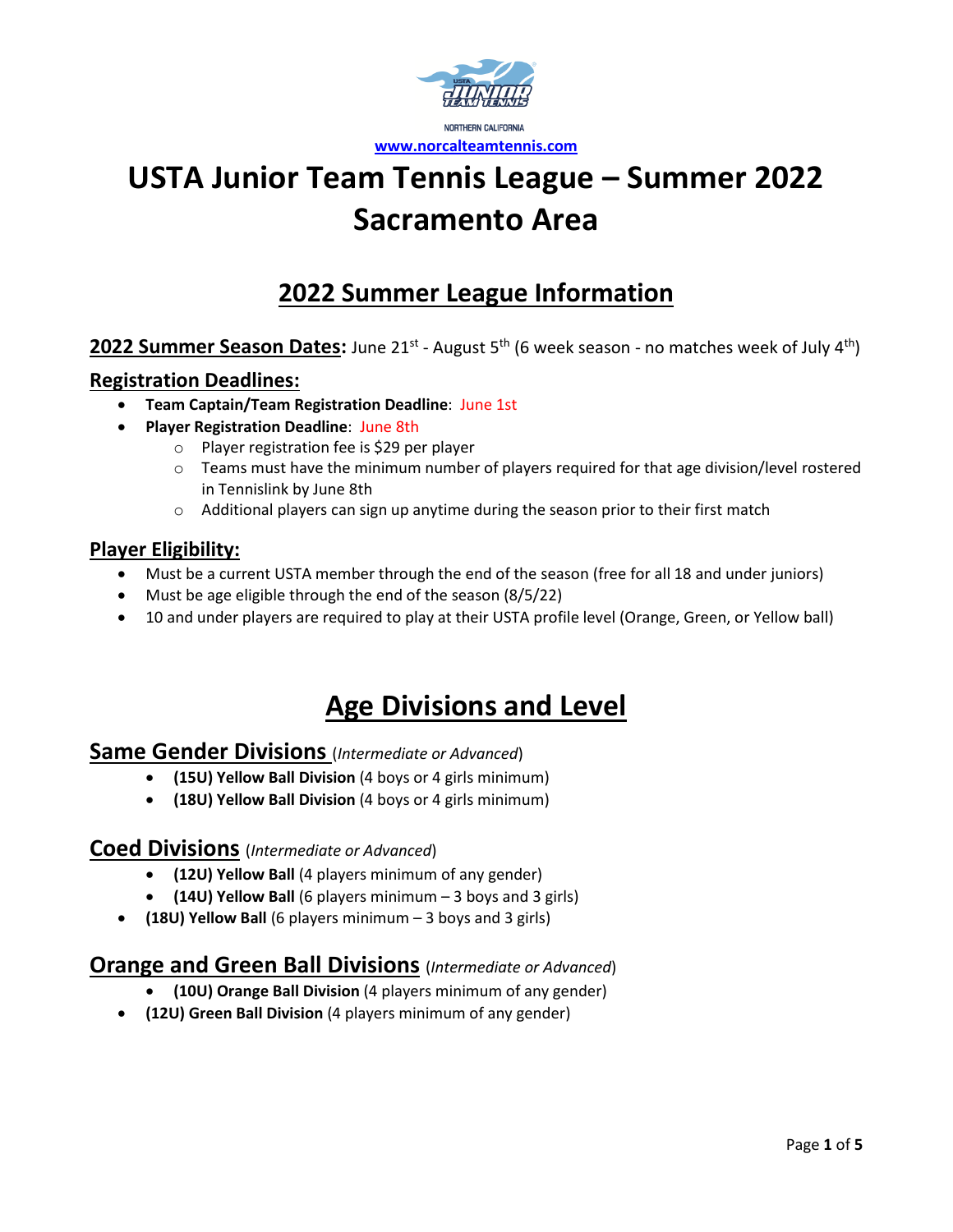

# **Match Days and Start Times**

## **Orange and Green Divisions –** (Intermediate and Advanced)

- 10 and Under Orange Ball Tuesday (1:30pm)
- 12 and Under Green Ball Tuesday (1:30pm)

**Coed Divisions –** (Intermediate and Advanced)

- 12 and Under Tuesday (1:30pm)
- 14 and Under Tuesday (1:30pm)
- 18 and Under Tuesday (1:30pm)

## **Same Gender Division (Boys Only)** – (Intermediate and Advanced)

• All divisions (15U/18U) - Wednesday (1:30pm)

## **Same Gender Division (Girls Only)** – (Intermediate and Advanced)

• All divisions (15U/18U) - Thursday (1:30pm)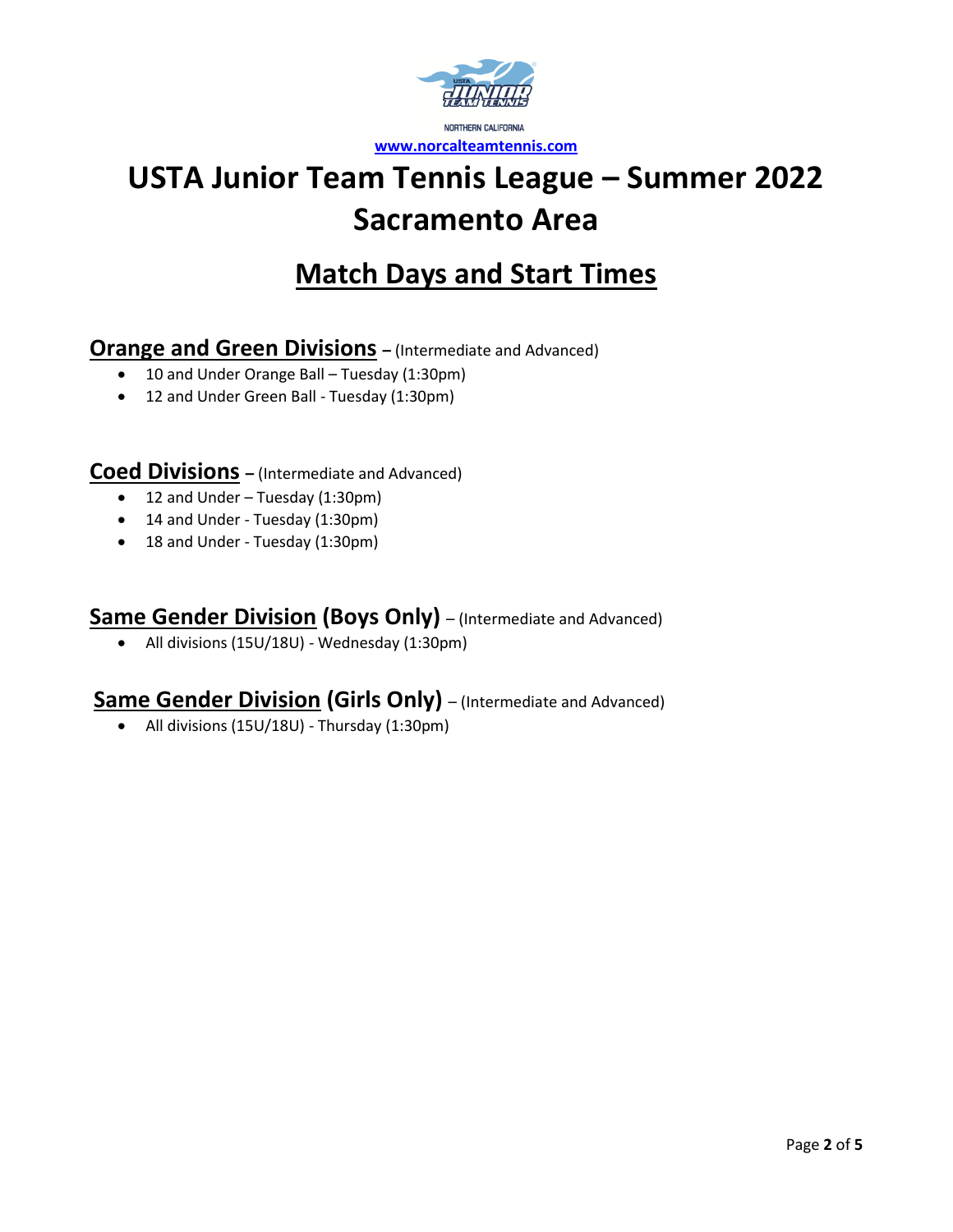

# **Formats of Play – Orange and Green Ball Divisions**

## **(10U) Orange Ball (Gender Neutral)**

- 2 courts required per match
- 4 Players minimum required per team/match
	- o Any combination of boys and girls can make up a roster
		- If a team has 3 players, the #4 singles and #4 doubles match are defaulted
		- If a team has 2 players, it is an entire team default
- 4 total singles and 4 total doubles matches per team match (Four 20 minute timed rounds) o 1 singles match and 1 doubles match per round
- 4 game sets, no ad scoring
	- $\circ$  Play to completion of the set or until 20 minutes is called, whichever comes first
	- o No tiebreak played at 3-3, play one more full game
- Players should play singles matches (1-4) according to strength determined by coach o Players cannot play singles more than once
- Total **games** won determines the overall team match score for head to head matches
- Best win/loss record at the end of the season determines division standings

### **(12U) Green Ball (Gender Neutral)\***

- 2 courts required per match
- 4 Players minimum required per team/match
	- $\circ$  Any combination of boys and girls, goal is to have at least 1 boy or 1 girl at every match
		- If a team has 3 players, the #4 singles and #4 doubles match are defaulted
		- If a team has 2 players, it is an entire team default
- 4 total singles and 4 total doubles matches per team match (Four 30 minute timed rounds)
	- o 1 singles match and 1 doubles match per round
- 6 game short set, no ad scoring. Tiebreak played at 5-5
	- $\circ$  Play to completion of the set or until 30 minutes is called, whichever comes first
- Players should play singles matches (1-4) according to strength determined by coach
	- o Players cannot play singles more than once
- Total **games** won determines the overall team match score
- Best win/loss record at the end of the season determines division standings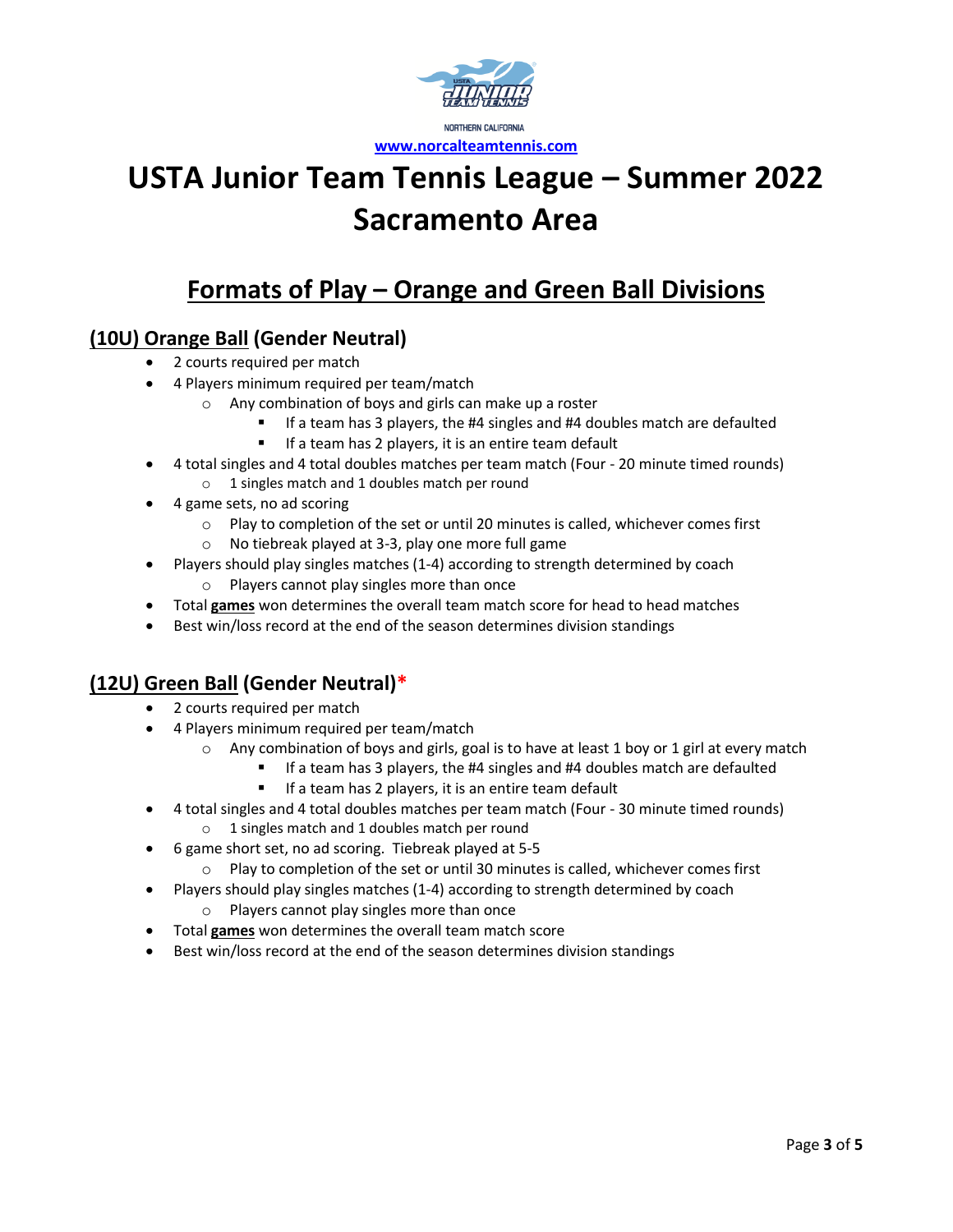

# **Formats of Play – Same Gender Divisions**

# **15U / 18U - Boys and Girls Only (Intermediate and Advanced)**

- 4 players minimum and recommended maximum of 6 players per team match
- Singles matches are best 2 out of 3 sets with a 10 point match tiebreaker in lieu of a 3<sup>rd</sup> set o No-ad scoring
- Doubles matches are an 8 game proset, no-ad scoring, tiebreaker played at 8-8
- 4 singles matches and 2 singles matches per team match
	- $\circ$  Round 1 4 singles matches
	- $\circ$  Round 2 2 doubles matches
- No player shall play singles more than once during a team match
- Players should play singles matches according to strength determined by coach
- 4 courts required per match
- **Defaults**: If a team has 3 players, you will adjust the format to play 3 singles and 1 doubles match per round. Overall, you will default a total of 1 singles match and 1 doubles match.
	- $\circ$  If a team only has 2 players, it is an entire team match default.
- Total **individual matches** won determines the winner. A match can end in a tie 3-3.
- Best win/loss record at the end of the season determines division standings